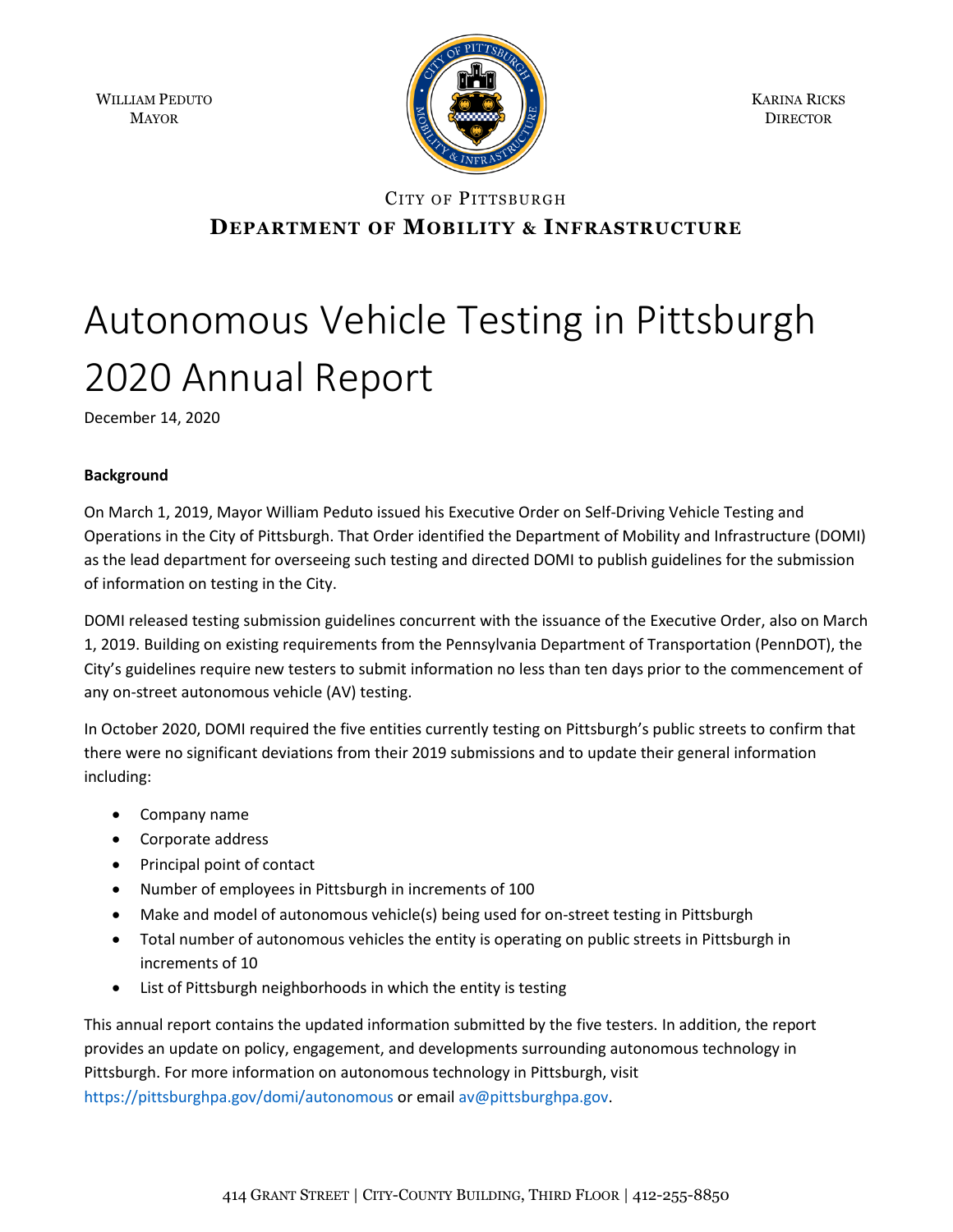# **Highlights since the 2019 Annual Report (April 22, 2019)**

- All autonomous vehicle testing was suspended from mid-March 2020 through early May 2020 due to the COVID-19 pandemic. Testing resumed with safety precautions in place to protect the two required safety operators.
- Despite the pandemic, Pittsburgh's AV testers reported an increase in the number of AVs being tested and vehicle miles traveled on public streets, as well as in the number of neighborhoods where testing occurred.
- The AV testers did not report any crashes in Pittsburgh.
- Public stakeholders have provided mixed feedback regarding AV testing in Pittsburgh.
- A new AV tester, Nvidia, was authorized by PennDOT to test in Allegheny County. Nvidia has not yet signaled an intention to test within Pittsburgh's city limits.
- Aptiv entered into a joint venture with Hyundai and now operates under the name and branding, Motional. This entity continues testing in Pittsburgh.
- Starship Technologies piloted personal delivery devices on the University of Pittsburgh's campus in Oakland from October 2019 to March 2020. Starship suspended operations in March 2020 due to Covid-19. Starship has informed DOMI that it plans to relaunch in January 2021.
- Senate Bill 1199 became law, regulating personal delivery devices, including those capable of autonomy, defining them as pedestrians, and preempting municipal regulation.

# **Entities Conducting On-Street Testing in Pittsburgh**

The same five<sup>1</sup> entities (together "AV Testers" or "Testers") that were testing in Pittsburgh in 2019 continued to test their technology on Pittsburgh's public streets in 2020. These entities are:

- Argo AI
- Aurora

 $\overline{\phantom{a}}$ 

- Carnegie Mellon University (CMU)
- Motional (formerly Aptiv)
- UATC, LLC (Uber)

#### **Impact on Local Employment**

The AV Testers employ more than 1,600 people locally.

<sup>&</sup>lt;sup>1</sup> In June 2020, PennDOT authorized Nvidia to test its autonomous vehicles in Allegheny County. As of the date of this report, Nvidia has not established a presence in Pittsburgh, nor begun testing here.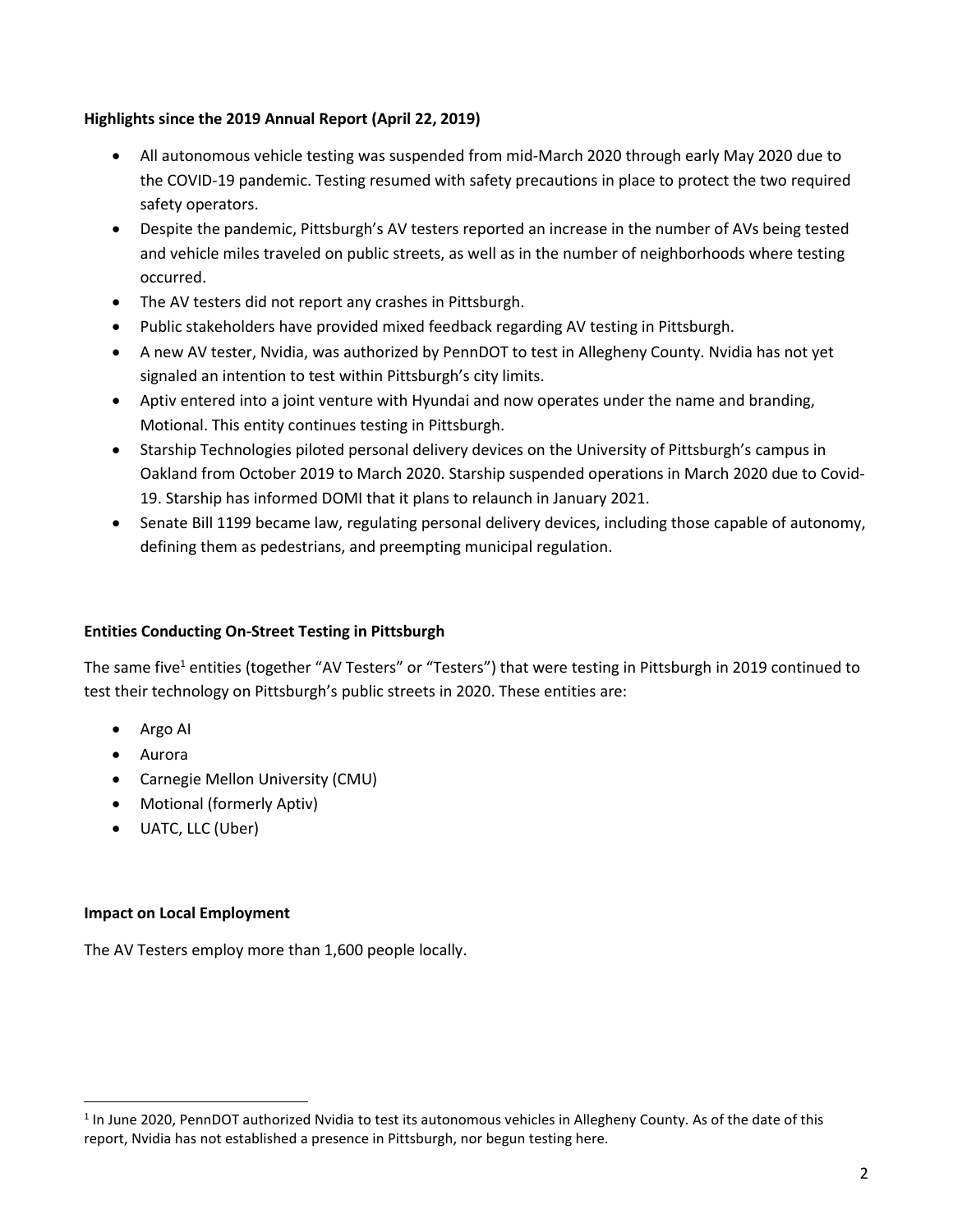# **Testing Fleet**

The AV Testers operate 85-130 vehicles equipped with automated driving systems (ADS) for on-street testing in Pittsburgh. This compares to 55 vehicles reported in 2019.

The AV Testers use a number of different vehicles from Original Equipment Manufacturers (OEMs). The vehicles being tested include:

- Argo AI Ford Fusion Hybrid
- Aurora Chrysler Pacifica
- CMU Cadillac SRX
- Motional Chrysler Pacifica PHEV; BMW 540
- Uber Volvo XC90

# **Level of Automation**

All AV Testers currently develop and test Level 4 self-driving systems, as defined by standards established by the Society of Automotive Engineers (SAE). SAE Level 4 automation means that a vehicle is capable of performing all driving functions under certain conditions. A human operator may need to control the vehicle outside of these conditions. This is consistent with the level of automation undergoing testing in 2019.

#### **Location of Testing**

The AV Testers have reported that testing currently occurs in the following 53 Pittsburgh neighborhoods. The number in parentheses indicates the number of AV Testers operating in the neighborhood. Asterisks (\*) indicate new neighborhoods reported since the 2019 report.

| Allegheny Center (3)          | Fineview $(1)^*$              | Point Breeze (1)          |
|-------------------------------|-------------------------------|---------------------------|
| Allegheny West (1)            | Friendship (3)                | Polish Hill (1)           |
| Allentown (1)*                | Garfield (3)                  | Regent Square (1)*        |
| Arlington (1)*                | Greenfield (2)                | Shadyside (5)             |
| Arlington Heights (1)*        | Hazelwood (3)                 | South Oakland (5)         |
| Banksville (1)*               | Highland Park (2)             | Southside Flats (2)       |
| Bedford Dwellings (1)*        | Larimer (1)                   | Southside Slopes (2)*     |
| Beltzhoover (1)*              | Lincoln-Lemington-Belmar (1)* | Spring Hill-City View (1) |
| Bloomfield (3)                | Lower Lawrenceville (3)       | Squirrel Hill North (4)   |
| Bluff $(1)^*$                 | Middle Hill (2)               | Squirrel Hill South (3)   |
| Central Business District (4) | Morningside (3)               | Stanton Heights (2)       |
| Central Lawrenceville (3)     | Mount Oliver (1)*             | Strip District (3)        |
| Central Oakland (5)           | Mount Washington (2)*         | Summer Hill (1)*          |
| Crawford-Roberts (1)*         | North Oakland (4)             | Terrace Village (1)*      |
| Duquesne Heights (2)*         | North Shore (3)               | Troy Hill (1)             |
| East Allegheny (1)            | Northview Heights (1)         | Upper Hill (2)            |
| East Liberty (5)              | Perry North (1)*              | Upper Lawrenceville (3)   |
|                               | Perry South (1)*              | West Oakland (4)          |
|                               |                               |                           |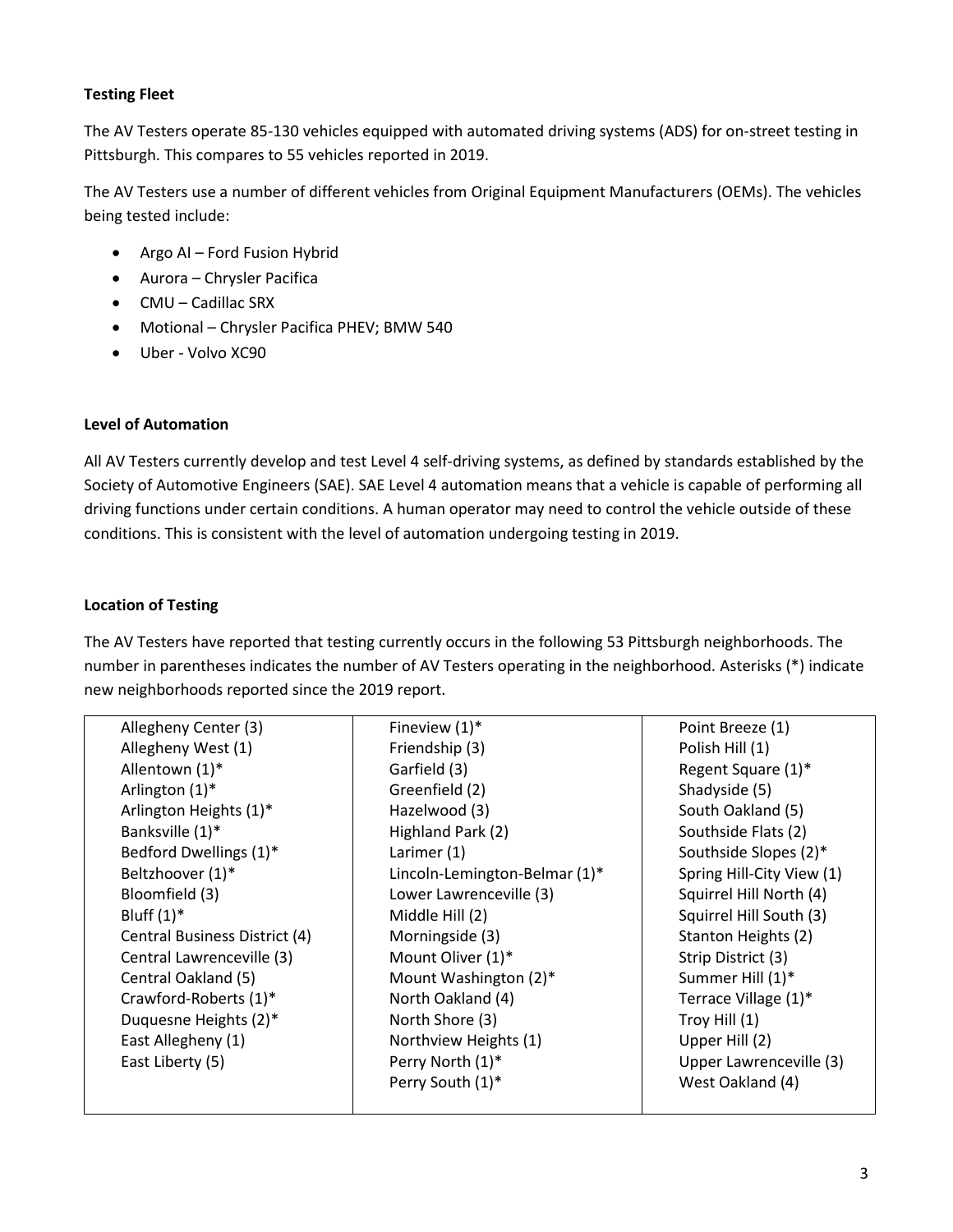# **Testing Conditions**

For the most part, on-street testing only occurs on weekdays (Monday to Friday) with occasional testing on weekends. Testing occurs during both daytime and nighttime. Testing generally occurs during favorable weather conditions. Occasionally, testing occurs in rain, snow, and other adverse conditions. Testers do pause operations or disengage the autonomous technology in weather conditions that result in, or contribute to, loss of traction, low visibility, or conditions that do no support safe, controlled driving.

#### **Vehicle Miles Traveled**

Under Pittsburgh's Autonomous Testing Guidelines and Submission Process, the AV Testers must semiannually report total fleet autonomous vehicle miles traveled (VMT) in Pittsburgh in increments of 100 miles (by month) and total fleet VMT in Pittsburgh in increments of 1,000 miles (by month). "Total fleet autonomous vehicle miles traveled" means the total number of miles an entity's vehicles traveled in self-driving mode on city streets. "Total fleet vehicle miles traveled" means the total number of miles an entity's vehicles traveled on city streets both human-operated and in self-driving mode.

The AV Testers report this information to a mutually agreed upon third party, which aggregates the VMT data across all the AV Testers and reports that data to DOMI as a composite total.

| Month             | <b>Total Fleet Vehicle Miles Driven</b> | <b>Total fleet Autonomous Vehicles</b> |
|-------------------|-----------------------------------------|----------------------------------------|
|                   | <b>Within the City</b>                  | <b>Miles Driven Within the City</b>    |
| January 2019      | 19000                                   | 7400                                   |
| February 2019     | 13000                                   | 5100                                   |
| <b>March 2019</b> | 17100                                   | 5500                                   |
| April 2019        | 17100                                   | 4800                                   |
| May 2019          | 15200                                   | 5700                                   |
| June 2019         | 12100                                   | 3900                                   |
| <b>July 2019</b>  | 12000                                   | 4400                                   |
| August 2019       | 16000                                   | 6100                                   |
| September 2019    | 15000                                   | 4400                                   |
| October 2019      | 15000                                   | 4700                                   |
| November 2019     | 12000                                   | 4100                                   |
| December 2019     | 10000                                   | 3700                                   |
| January 2020      | 11000                                   | 5400                                   |
| February 2020     | 12000                                   | 5700                                   |
| <b>March 2020</b> | 8000                                    | 4600                                   |
| April 2020        | $\Omega$                                | 0                                      |
| May 2020          | 3000                                    | 1400                                   |
| <b>June 2020</b>  | 15000                                   | 10200                                  |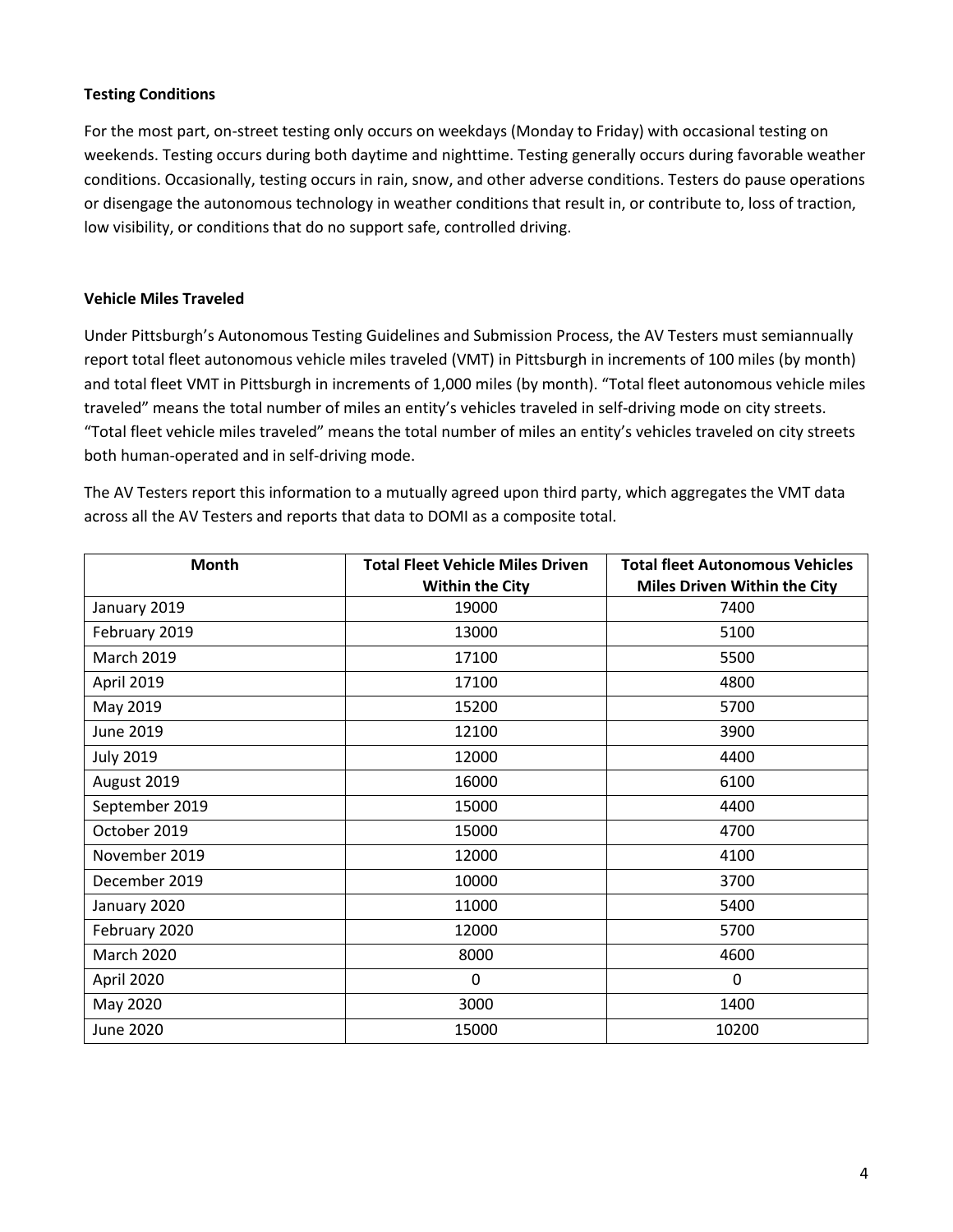# **Crash Information**

Under Pittsburgh's Autonomous Testing Guideline and Submission Process, the AV Testers must report relevant details of any crash experienced on public streets that 1) results in damage to property other than to a vehicle, or damage of \$5000 or more to a vehicle; 2) results in injury of any degree; or 3) involves the autonomous vehicle violating any traffic law.

Between the dates of the 2019 report and this 2020 report, there have been no crashes involving an autonomous vehicle reported to DOMI.

# **Autonomous Vehicle Work Groups**

In spring 2019, DOMI formed three work groups that focus on automated technology in Pittsburgh:

- 1. Shared and Autonomous Mobility Advisory Group ("Advisory Group") comprised of representatives from various community groups, business improvement districts, and advocacy organizations
- 2. Autonomous Vehicle Policy Partners Group ("Policy Partners") comprised of City, County, and State representatives
- 3. Autonomous Vehicle Testers Group comprised of representatives from the five AV Testers currently operating in Pittsburgh

Each group meets bimonthly with DOMI staff. The Advisory Group and Policy Partners generally discuss how the City can continue to ensure AV testing is done safely, the potential risks and benefits of widespread deployment of AVs, and how the City can prepare for and manage the testing and deployment of AVs in light of state or federal preemption. These discussions also include ways the City can engage and educate the public on autonomous technology in order to collect feedback to understand public opinion on the potential benefits and risks autonomous technology could bring to Pittsburgh.

The AV Testers discuss ways in which the testing and deployment of autonomous technology could support the City's effort to improve road safety, reduce greenhouse gas emissions, reduce traffic congestion and VMT, encourage efficient land use, and increase access to mobility and economic opportunities for all Pittsburghers. The AV Testers also provide forums and trainings for Pittsburgh first responders.

# **PennDOT Autonomous Vehicle Testing Guidance Update**

In September 2020, PennDOT released updated *Autonomous Vehicle Testing Guidance* [\(link\)](https://www.penndot.gov/ProjectAndPrograms/ResearchandTesting/Autonomous%20_Vehicles/avtesting/Pages/avtesting.aspx).

#### **Personal Delivery Devices**

#### Starship Technologies

Beginning October 1, 2019, DOMI permitted Starship Technologies (Starship) to deploy personal delivery devices (PDDs) in Pittsburgh's public right-of-way. Starship's PDDs are electric ground delivery devices that operate on sidewalks and crosswalks. Starship's PDDs weigh 45 pounds without cargo and operate at speeds up to 4 miles per hour. The PDDs can carry up to 20 pounds of cargo, or about three shopping bags.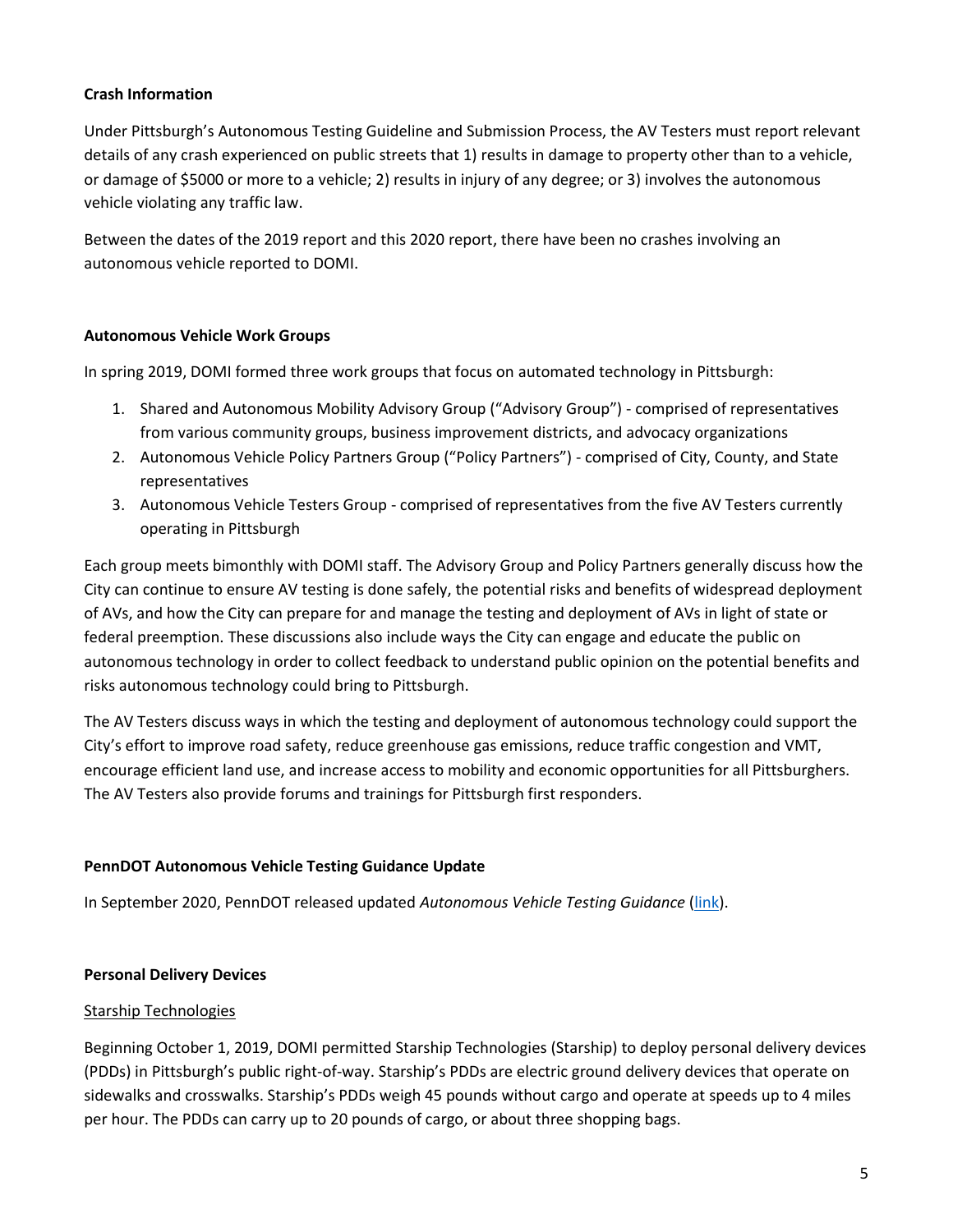DOMI issued Starship a permit for a period of three months and allowed Starship to operate a maximum of 30 PDDs in a designated section of the Oakland neighborhood. The renewal of Starship's permit was contingent upon a determination by DOMI that the company conducted itself appropriately during its operations. Appropriate conduct means that the operation of the PPDs did not cause harm nor compromise the ability for all users of the right-of-way to navigate the public realm in a safe and reliable manner during the three-month pilot period.

During the initial pilot period, a Pittsburgh resident who uses a power wheelchair raised concern that one of Starship's PDDs was stopped on a curb ramp at an intersection. Because the resident was unfamiliar with the devices and the device could not communicate its intention, the resident felt restricted from accessing the sidewalk. Roughly an hour after the resident raised the concern, Starship ceased operations of all PDDs in Pittsburgh to investigate the situation and review the technology. The following day, Starship and the University of Pittsburgh met with the resident and discussed what had occurred, the steps taken to update the PDDs programming, and the future of the university's involvement in the program. Starship also released a statement of commitment to the disability community.

DOMI continues to work closely with Starship, University of Pittsburgh, and Oakland-based partners to identify unanticipated situations involving the PDDs and to collaborate on resolving those issues.

In December 2019, DOMI issued a one-month extension to Starship's permit, during which time DOMI reviewed Starship's operations and considered a longer permit renewal. In reviewing Starship's operations, DOMI convened Oakland-based partners including University of Pittsburgh, Oakland Transportation Management Association, and Oakland Planning and Development Corporation to review a report submitted by Starship. The report contained statistics from Starship's first 75 days of operation (10/1/2019 – 12/17/2019).

- There were a maximum of 23 PDDs in operation at a given moment.
- The PDDs made 588 deliveries and traversed 708 miles of sidewalks and crosswalks.
- Assuming these deliveries replaced car delivery trips, the PDDs reduced carbon dioxide emissions by an estimated 205 kilograms.
- There were no reported instances of injuries to people or damage to property.

After reviewing Starship's operations and report, DOMI determined that the company conducted itself appropriately during the pilot period and renewed Starship's permit until May 1, 2020. However, due to COVID-19 related setbacks, Starship ceased operations in Oakland in April 2020 and has not operated in Pittsburgh since that time. However, Starship informed DOMI that it intends to relaunch in January 2021 and will apply for a permit renewal.

#### Senate Bill 1199

On October 20, 2020, the Pennsylvania Legislature passed Senate Bill 1199, authorizing and defining personal delivery devices. On November 1, 2020, the bill became law without the Governor's signature.

SB 1199 includes PDDs under the definition of "pedestrian" and defines a PDD as a ground delivery device manufactured for transporting cargo or goods, is operated by a driving system that allows remote or autonomous operation, or both, and weighs less than 550 pounds without cargo. The bill provides PennDOT with general and sole authority over PDDs and preempts local authority over PDDs except in instances where